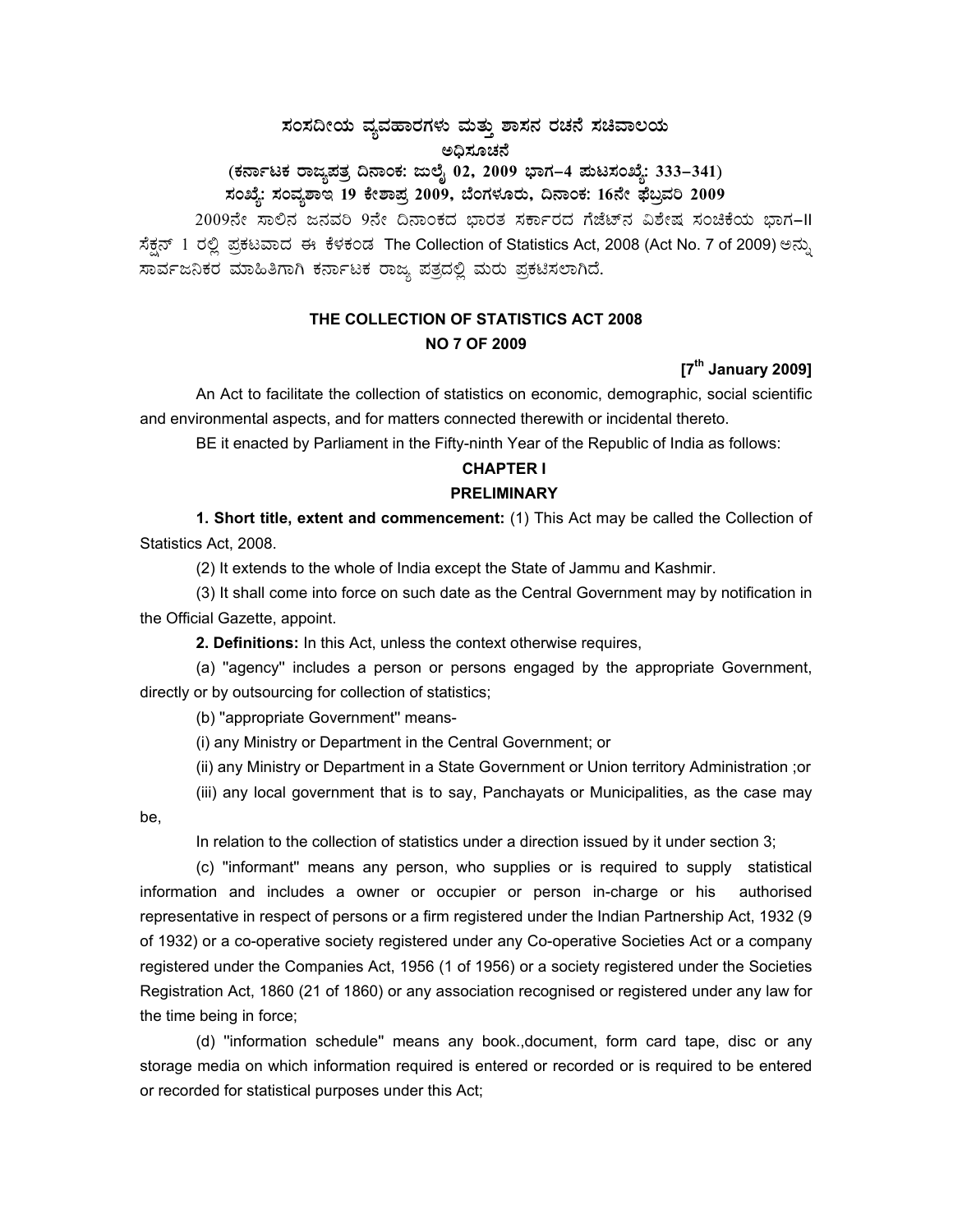(e) ''prescribed'' means prescribed by rules made under this Act;

(f) ''sampling'' means a statistical procedure by which information relating to a particular field of inquiry is derived by applying statistical techniques to information obtained in respect of a proportion of the total number of persons or units concerned relevant to the field of inquiry;

(g) ''statistical survey'' means a census or a survey, whereby information is collected from all the informants in the field of inquiry or from a sample thereof by an appropriate Government under this Act or any other relevant Act, wholly or primarily for the purposes of processing and summarising by appropriate statistical procedures;

(h) ''statistics'' means statistics derived by collecting, classifying and using statistics specially in or for large quantities or numbers by appropriate Government from statistical Administrative and registration records, and other forms and papers, the statistical analysis of which are, whether in a published or unpublished form;

(i) ''statistics officer'' means any officer appointed under section 4 for the purposes of any direction issued under section 3 of this Act.

### **CHAPTER II**

### **COLLECTION OF STATISTICS**

**3. Collection of statistics:** The appropriate Government may, by notification in the Official Gazette, direct that the statistics on economic, demographic, social, scientific and environmental aspects shall be collected through a statistical survey or otherwise, and thereupon the provisions of this Act shall apply in relation to those statistics;

Provided that-

(a) nothing contained in this section shall be deemed to authorise a State Government or Union territory Administration or any local government to issue any direction with respect to the collection of statistics relating to any matter falling under any of the entries specified in List I (Union List) in the Seventh Schedule to the Constitution;or

(b) where the Central Government has issued any ……… under this section for the collection of statistics relating to any matter, no state Government of Union territory Administration or any local government shall except with the previous approval of the Central Government ,issue any similar direction for so long as the collection of such statistics by the Central Government remain to be completed;or

(c) where a State Government or Union territory Administration or any local government has issued a direction under this section for the collection of statistics relating to any matter the Central Government shall not issue any similar direction for so long as the collection of such statistics by the State Government remain to be completed, except in cases where such statistics have to be collected with reference to two or more states or Union territories.

**4. Powers of appropriate Government to appoint statistics officer etc:** (1) The appropriate Government may appoint or cause to appoint an officer to be the statistics officer for any geographical unit for the purpose of collecting any statistics directed by it.

(2) The appropriate Government may appoint any agency or persons working in such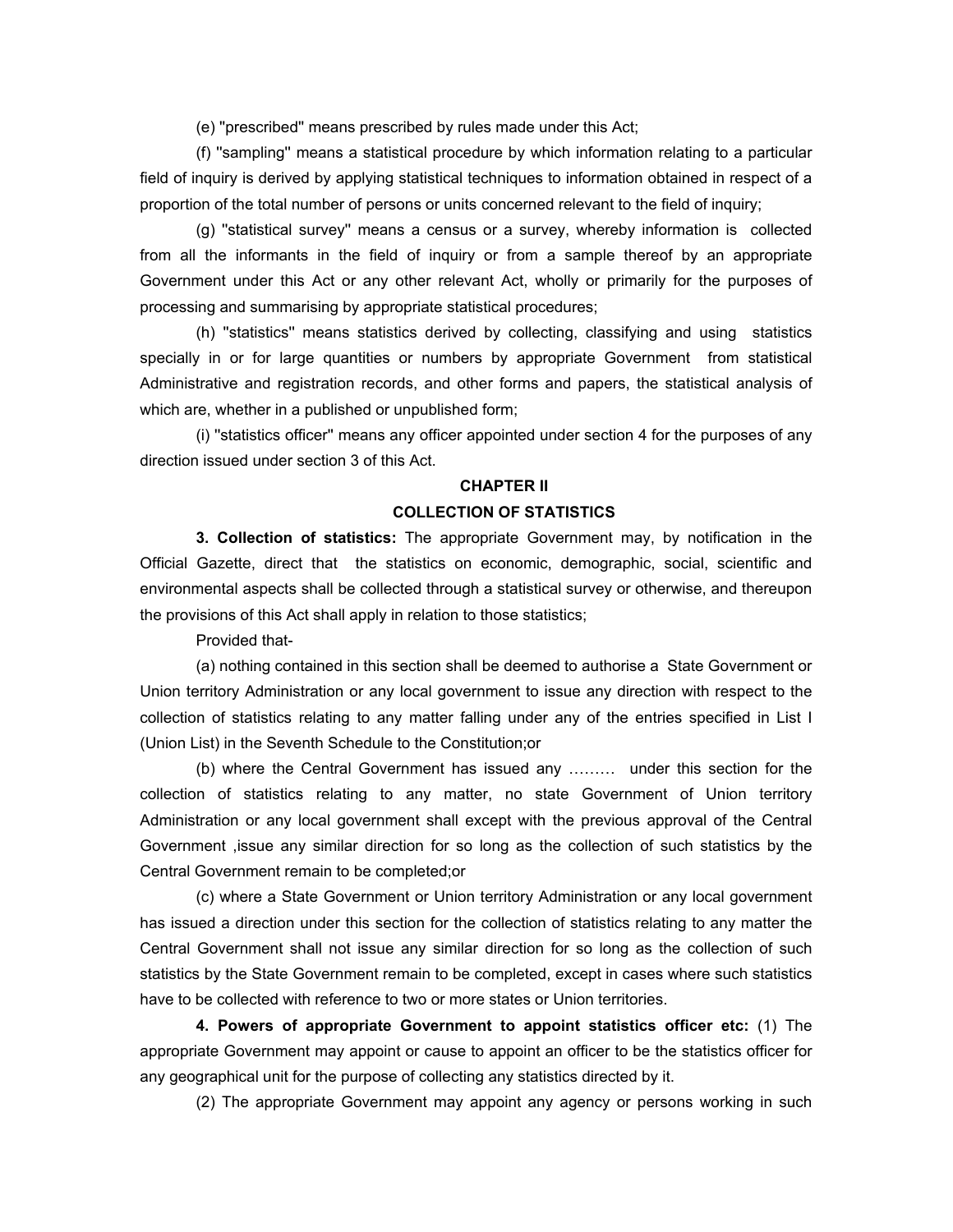agencies to take, or aid in , or supervise the collection of the statistics within any specified geographical unit and such agencies or persons, when so appointed, shall be bound to serve accordingly.

(3) The appropriate Government may employ on contract basis any agency or company or organisation or association or person, on such terms and conditions and on such safeguards as may be prescribed for the purpose of collecting the statistics directed by it.

(4) The appropriate Government may delegate to any statistics officer, as it thinks, fit, the power of appointing agencies or persons working in such agencies or employing on contract basis any agency or company or organisation or association of persons, conferred on it by subsections (2) and (3) within the geographical unit for which such statistics officer is appointed.

(5) The appropriate Government may by order specify the form, the particulars required or the interval within which and the statistics officer to whom, the statistical information by the informants shall be furnished.

(6) The appropriate Government may, by order published in the Official Gazette, delegate to any statistics officer, as it thinks fit, any power conferred under sub-section (5) for the purpose of the collection of statistics under a direction issued by it under section 3.

**5. Power of statistics officer to call for information:** The statistics officer may, for the purpose of collection of statistics on any specified subject in any geographical unit for which the said officer was appointed-

(a) serve or cause to be served on any informant a notice in writing asking himto furnish the information specified under sub-section (5) of section 4 or cause a information schedule to be given to any informant for the purpose of its being filled up;or

(b) cause all questions relating to the subject to be asked from any informant;

or

(c) seek information through tele tax or telephone or e-mail or in any other electronic mode or in a combination of different modes for different sets of information so specified

**6. Duty of informants:** The informants who are asked to furnish any information under the provisions of this Act shall be bound to furnish the information so asked in the prescribed manner to the best of knowledge or belief, and in cases where only a portion of a particular class or group of persons or units is asked to furnish information because of any sampling procedure, it shall not be a defence in failure on the part of any informant to furnish that information , if so asked.

**7. All agencies to assist:** Every agency shall render such help and assistance and furnish such information to the statistics officer or a person or an agency authorised by him in writing, as he may require for the discharge of his functions, and shall make available for inspection and examination of such records, plans and other documents as may be necessary.

**8. Right of access to records or documents:** The statistics officer or any person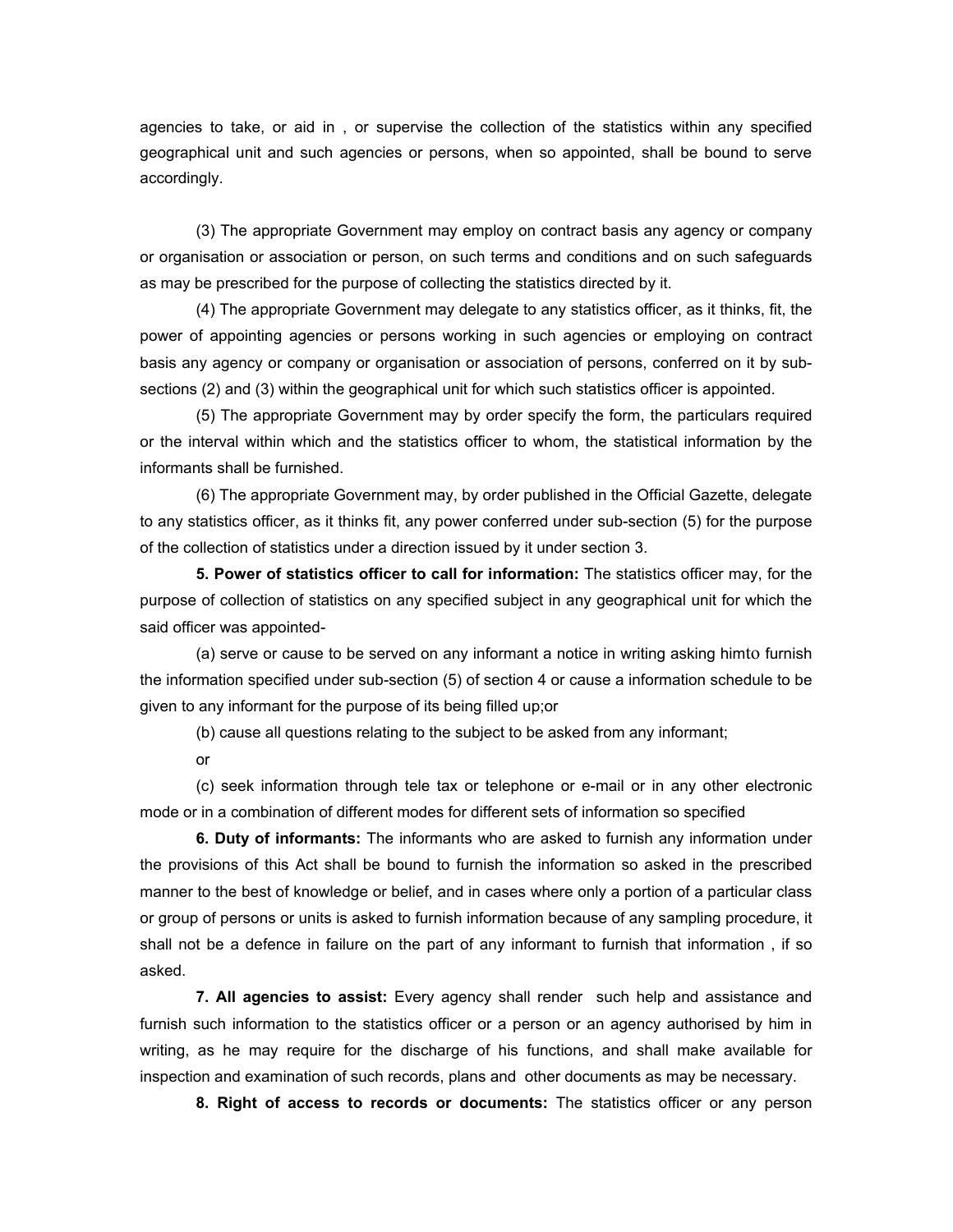authorised by him in writing in this behalf shall, for the purposes of collection of any statistics under this Act, have access to any relevant record or document in the possession of any informant required to furnish any information under this Act, and may enter at any reasonable time any premises where he believes such record or document is kept and may inspect or take copies of relevant records or documents or ask any question necessary for obtaining any information required to be furnished under this Act.

#### **CHAPTER III**

### **DISCLOSURE OF INFORMATION IN CERTAIN CASES AND RESTRICTIONS OF THEIR USE**

**9. Security of information:** (1) Any information furnished to the statistics officer or to any person or agencies authorised under this Act shall only be used for statistical purposes.

(2) No person other than a person engaged in the work of collection of statistics under this Act or preparation of statistics resultant to such collection shall be permitted to see any information schedule or any answer to a question asked, except for the purposes of a prosecution under this Act.

(3) No information contained in any information schedule and no answer to any question asked shall, except for the purposes of a prosecution under this Act, be separately published, or disclosed without suppressing the identification of informants to any agency.

(4) All statistical information published by any agency shall be arranged in such a manner so as to prevent any particulars becoming identifiable by any person (other than the informant by whom those particulars were supplied) as the particulars relating to the informant who supplied, it even through the process of elimination, unless-

(a) that informant has consented to their publication in that manner;or

(b) their publication in that manner could not reasonably have been foreseen by the concerned agency or any employee thereof.

(5) For the purposes of sub-section (4), the Central Government may make such rules or make such arrangement as it may consider necessary.

**10. Appropriate Government authorised to disclose certain information:** Notwithstanding the provisions contained in section 9 of this Act, the appropriate Government may disclose the following information, namely:

(a) information supplied by informant in respect of which disclosure is consented to in writing by the informant or by any person authorised by the said informant;

(b) information otherwise available to the public under any Act or as a public document;

(c) information in the form of an index or list of the names and addresses of informants together with the classification, if any, allotted to them and the number of persons engaged.

**11. Disclosure of information schedules for bona fide research or statistical purposes:** Notwithstanding the provisions contained in section 9 of this, Act, the appropriate Government may disclose individual returns or formats or information schedules to other agency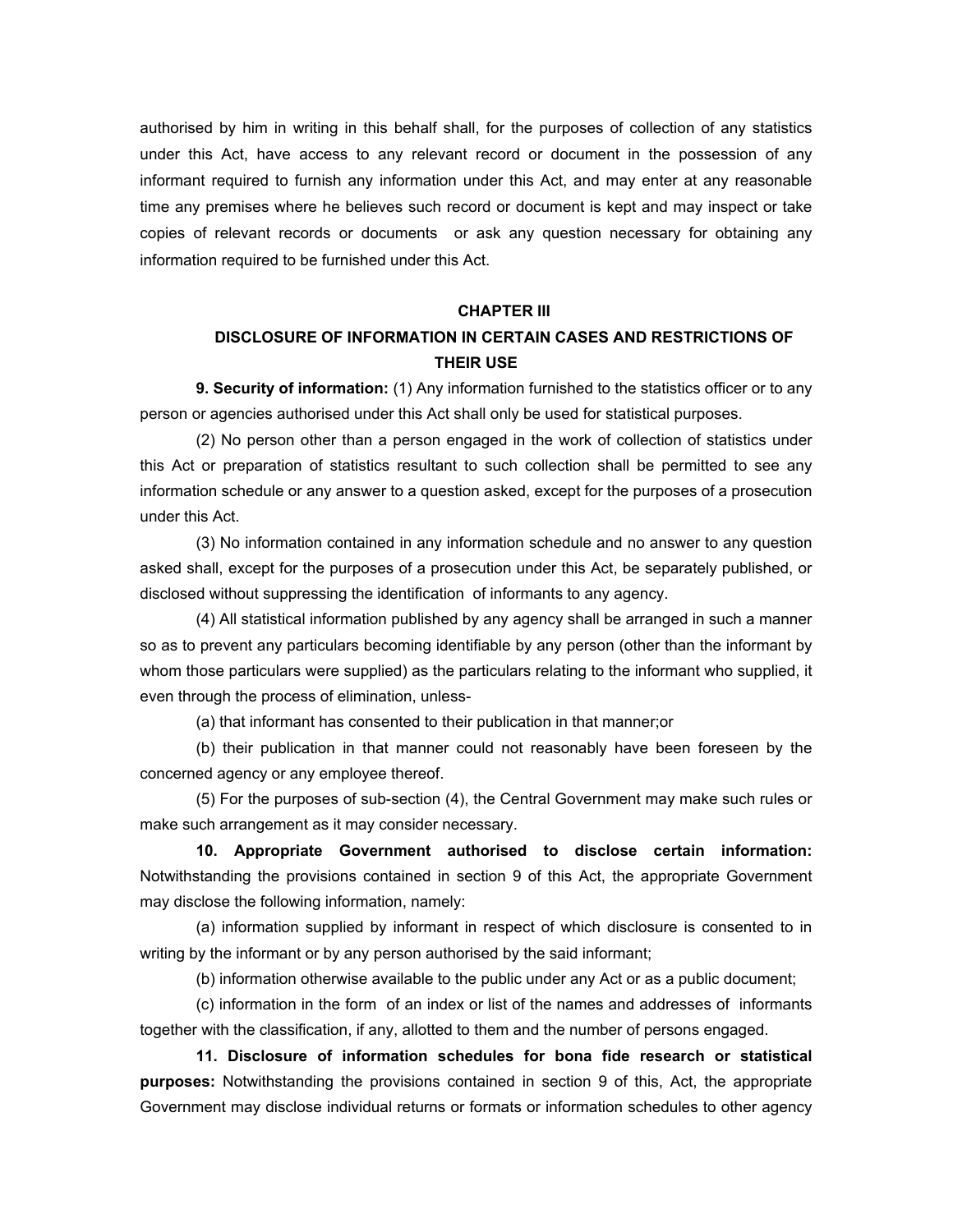or person or institutions or universities solely for bona fide research or statistical purposes pursuant to their functions and duties.

(2) No individual return or information schedule shall be disclosed pursuant to this section unless.

(a) the name and address of the informant by whom the schedule or related information was supplied is deleted;

(b) every agency or person or institutions or Universities involved in the research or statistical project makes a declaration to use the schedules disclosed to them only for bond fide research or statistical purposes; and

(c) the appropriate Government, making such disclosure is satisfied that the security of the schedules and any information contained therein shall not be impaired.

(3) The published results of any research or statistical project shall not divulge any more information than what the agency authorised for collection of statistics could publish under this Act.

(4) Every agency or person or institutions or universities to whom any individual return or information schedule is disclosed under this section shall comply with directions given by the agency authorised for collection of statistics making the disclosure relating to the schedules and any information contained therein.

**12. Disclosure of historical documents:** Notwithstanding anything contained in section 9 of this Act, the appropriate Government may release such documents relating to information schedules, which in its opinion have attained historical importance.

**13. Security of recorded information:** The statistics officer or any person or agency authorised for collection of statistics shall, while copying or recording any statistical information collected pursuant to this Act from individual returns, information schedules, worksheets or any other confidential source by means of cards tapes, discs, film or any other method whether using encoded or plain language symbols for processing, storage or reproduction of particulars, take and cause to take such steps as are necessary to ensure that the security provisions of this Act are complied with.

**14. Restrictions on use of information:** Save as otherwise provided under this Act,-

 (a) no information obtained pursuant to this Act and no copy of the information in the possession of any informant shall be disclosed or used as evidence in any proceedings whatsoever;and

(b) no person who has access to any information because of his official position in the collection of any statistics shall be completted in any proceedings whatsoever to give oral testimony regarding the information or to produce any schedule document or record with respect to any information obtained in the course of administering this Act,

Except in the manner provided under this Act.

### **CHAPTER IV**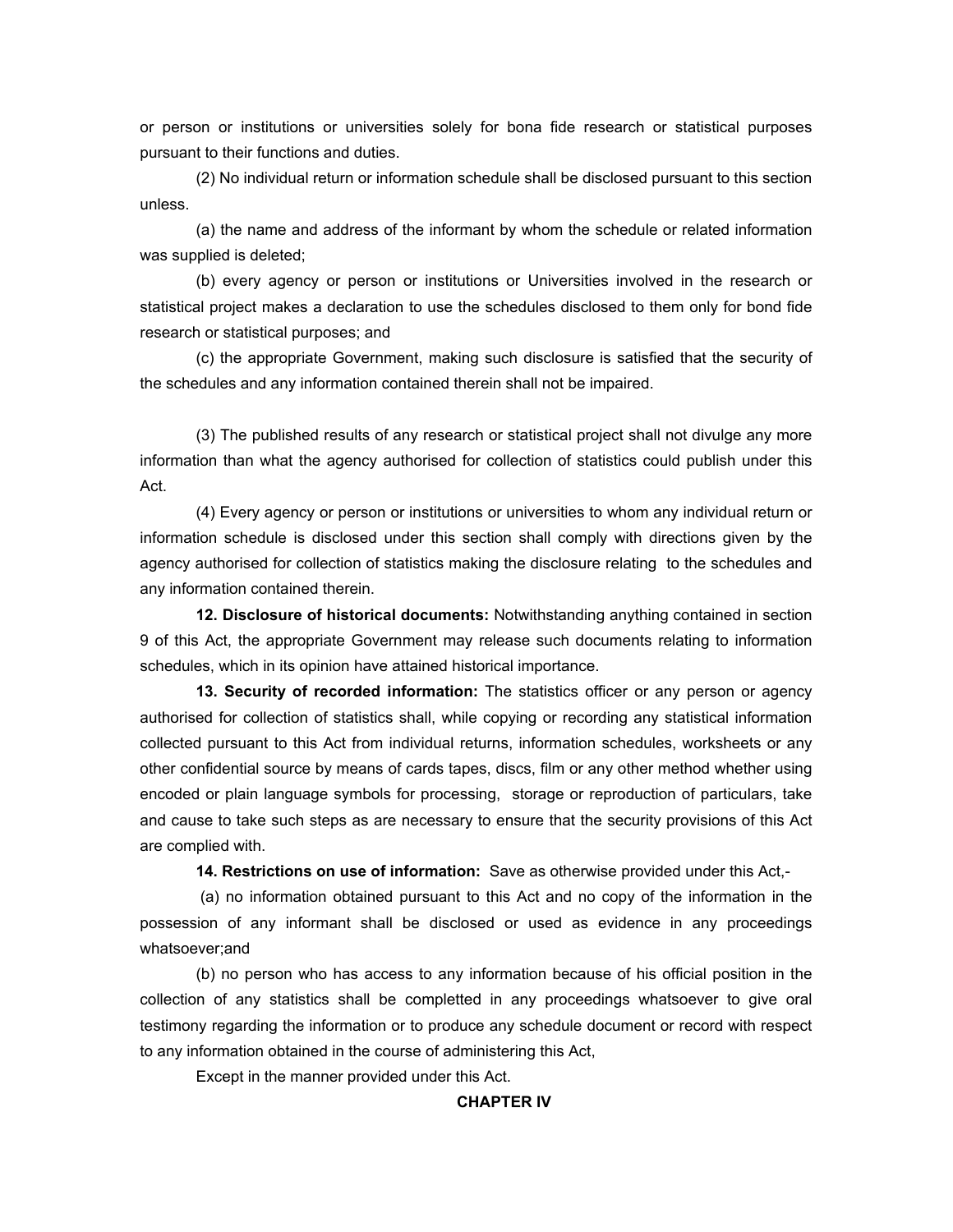### **OFFENCES AND PENALTIES**

**15. Penalty for neglect or refusal to supply particulars:** (1) Whoever, fails to produce any books of accounts vouchers, documents or other business records or whoever neglects or refuses to fill in and supply the particulars required in any information schedule or return given or sent to him or whoever neglects or refuses to answer any question or inquiry addressed to him as may be required under or for the purposes of any provision of this Act and the rules made thereunder, shall be punishable with a fine which may extend to one thousand rupees or in the case of a company, with a fine which may extend to five thousand rupees.

(2) The conviction of a person or company for an offence shall not relieve him or it of the obligations under sub-section (1) and if after the expiry of fourteen days from the date of conviction, he or it still fails to give the required particulars or continues to neglect or refuses to fill in and supply the particulars or to answer the question or inquiry, then he or it shall be punishable with a further fine which may extend to one thousand rupees, or in the case of a company, with a fine which extend to five thousand rupees, for each day after the first during which the failure continues.

**16. Penalty for making false statement:** Whoever, wilfully makes any false or misleading statement or material omission in any information schedule or return filled in or supplied or in answer to any question asked to him under this Act or the rules made thereunder, shall be punishable with simple imprisonment for a term which may extend to six months or with a fine which may extend to one thousand rupees or in the case of a company, with a fine which may extend to five thousand rupees or with both.

**17. Penalty for mutilation or defacement of information schedule:** Whoever, destroys, defaces, removes or mutilates any information schedule, form , or other document containing particulars collected under this Act or requesting any such particulars, shall be punishable with simple imprisonment for a term which may extend to six months or with a fine which may extend to two thousand rupees or in the case of a company with a fine which may extend to ten thousand rupees or with both.

**18. Penalty for obstruction of employees**: Whoever, interferes with,. hinders, or obstructs any employee in the exercise of any power or duty conferred by this Act, shall be punishable with simple imprisonment for a term which may extend to six months or with a fine which may extend to two thousand rupees or in the case of a company with a fine which may extend to ten thousand rupees or with both.

**19. Penalty for other offences:** Whoever-

(a) acts in contravention of or fails to comply with any provision of this Act or any requirement imposed under this Act; or

(b) wilfully deceives or attempts to deceive any statistics officer or any agency or any employee thereof.

Shall be punishable with simple imprisonment for a term which may extend to six months or with a fine which may extend to two thousand rupees or ,in the case of a company, with a fine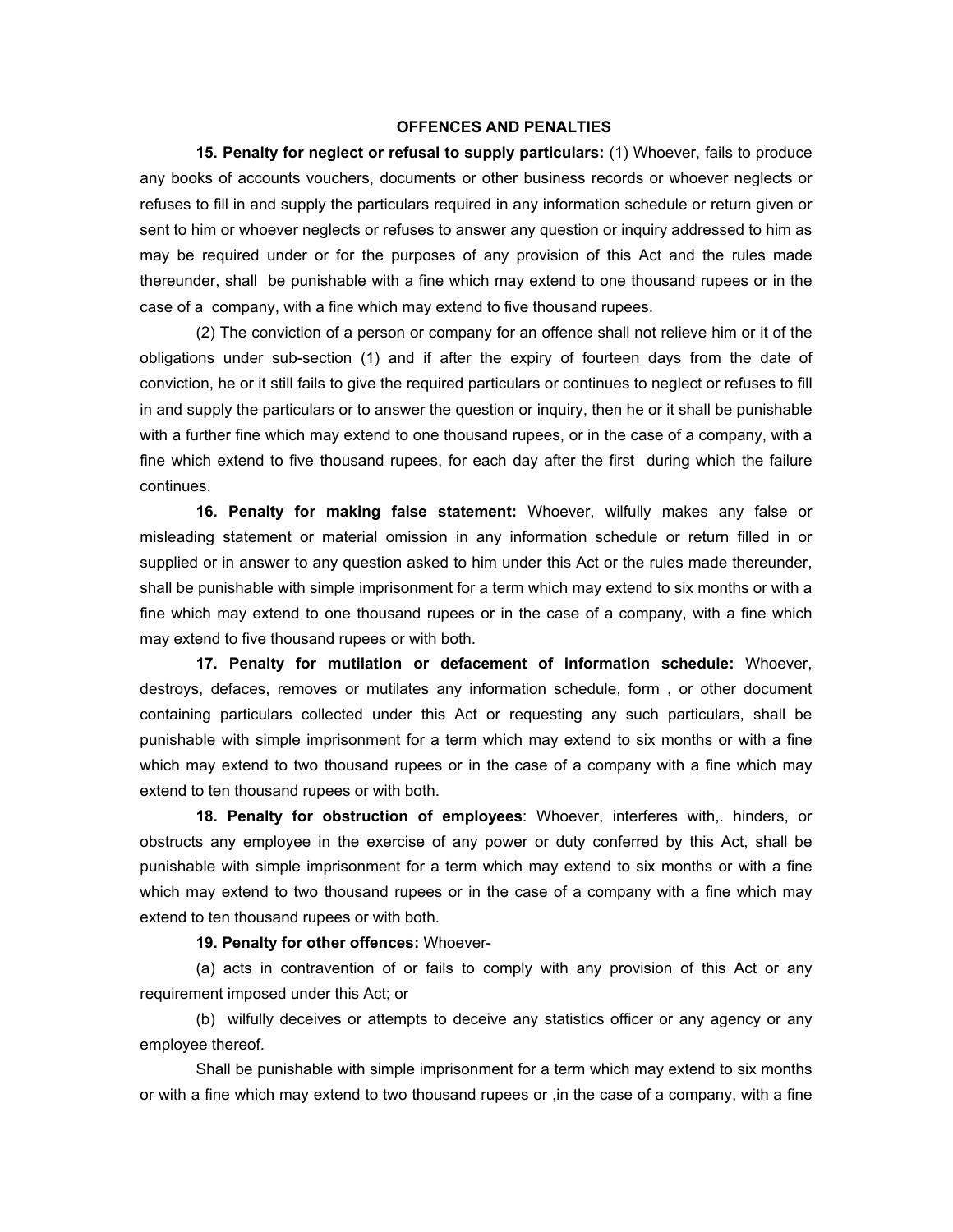which may extend to ten thousand rupees or with both.

**20. Penalty for failure to carry out duties and functions by employees:** If any person employed in the execution of any duty or functions under this Act,

(a) omits without lawful excuse to cary out his duty, or knowlngly makes any false declaration, statement or return;or

(b) pretends performance of his duties or obtains or seeks to obtain information which he is not authorised to obtain; or

(c) fails to keep inviolate the secrecy of the information gathered or entered in the information schedules collected pursuant to this Act and except as permitted under this Act, divulges the contents of any schedule filled in or any information furnished by any informant under this Act,

Shall be punishable with simple imprisonment for a term which may extend to six months or with a fine which may extend to two thousand rupees in the case of a company, with a fine which may extend to ten thousand rupees or with both.

**21. Penalty for impersonation of employee:** Whoever, not being authorised to collect statistics under the provisions of this Act, by words, conduct or demeanor pretends that he is authorised to do so, shall be punishable with simple imprisonment for a term which may extend to six months or with a fine which may extend to two thousand rupees or , in the case of a company, with a fine which may extend to ten thousand rupees or with both.

**22. General penalty:** Whoever commits an offence under this Act for which no penalty is prescribed elsewhere than in this section shall be punishable with simple imprisonment for a term which may extend to six months or with a fine which may extend to two thousand rupees or in the case of a company, with a fine which may extend to ten thousand rupees or with both.

**23. Offences by companies:** (1) Where an offence under this Act has been committed by a company, every person who at the time the offence was committed was in charge of and was responsible to, the company for the conduct of the business of the company as well as the company, shall be deemed to be guilty of the offence and shall be liable to be proceeded against and punished accordingly:

Provided that nothing contained in this Sub-section shall render any such person liable to any punishment provided in this Act, if he proves that the offence was committed without his knowledge or that he had exercised all due diligence to prevent the commission of such offence.

(2) Notwithstanding anything contained in sub-section (1), where an offence under this Act has been committed by a company and it is proved that the offence has been committed with the consent or connivance of, or is attributable to any, neglect on the part of any director, manager, secretary or other officer of the company, such director, manager , secretary or other officer shall also be deemed to be guilty of the offence and shall be liable to be proceeded against and punished accordingly.

**Explanation:** For the purpose of this section-

(a) ''company'' means any body corporate and includes a firm or other association of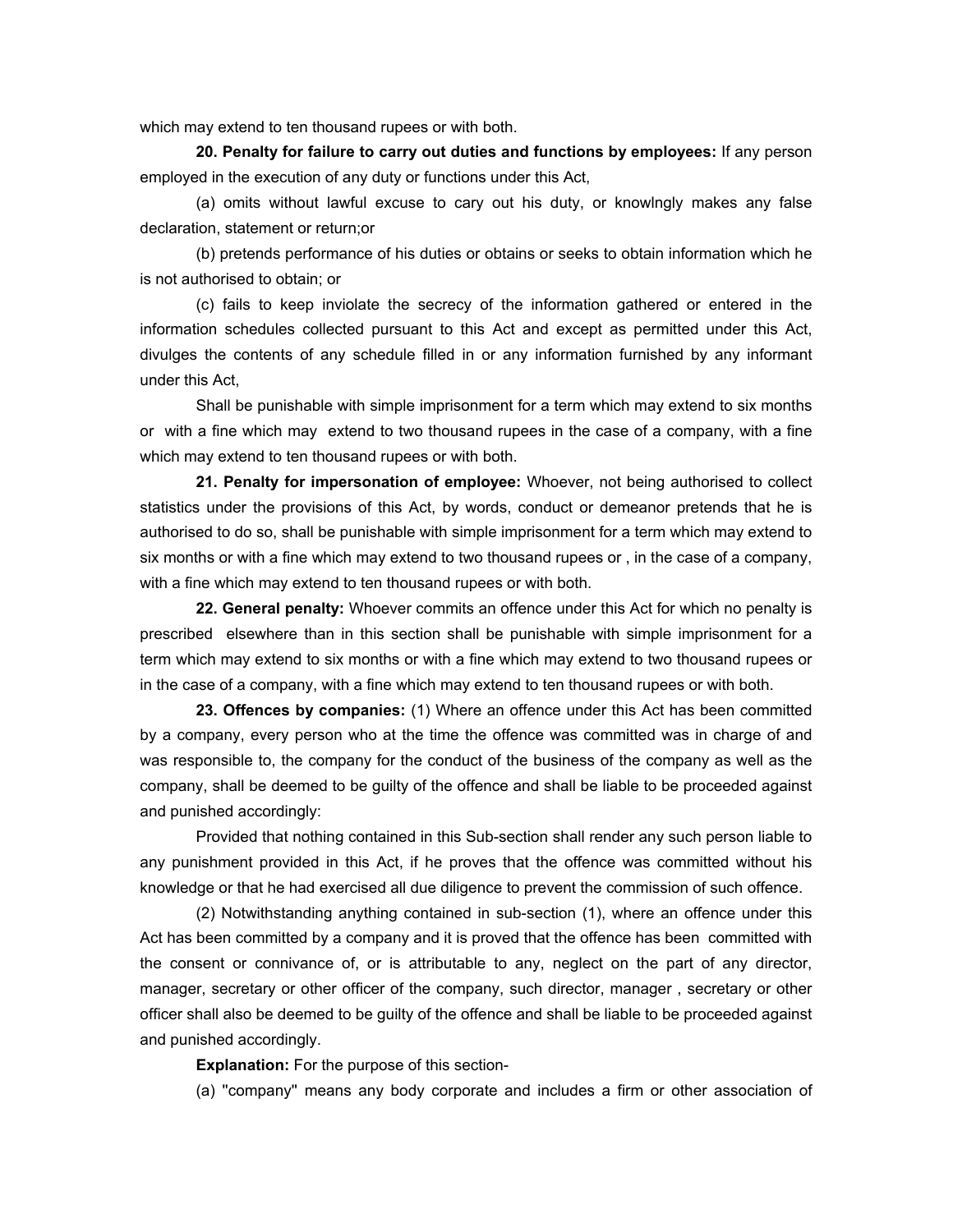individuals;and

(b) ''Director'' in relation to a firm means a partner in the firm.

**24. Cognizance of offences:** No court shall take cognizance of any offence under this Act except on a complaint made by the appropriate Government or an officer authorised in this behalf by such appropriate Government or, as the case may be, the statistics officer, and no court inferior to that of a Metropolitan magistrate or a Judicial Magistrate of the first class shall try any offence punishable under this Act.

**25. Sanction for prosecution for offence:** No prosecution for an offence committed by any informant shall be instituted except by or with the sanction of the statistics officer and no prosecution for an offence committed by persons other than informants shall be instituted except by or with the consent of the appropriate Government.

**26. Power of court to try cases summarily:** Notwithstanding anything contained in the Code of Criminal Procedure 1973,(2 of 1974) a all offences under this Act shall be tried in a summary way by a judicial Magistrate of the first class or by a Metropolitan Magistrate and the provisions of sections 262 to 265 (both inclusive) of the said code shall, as far as may be, apply to such trial:

Provided that when in the course of a summary trial under this section it appears to the Magistrate that the nature of the case is such that it is, for any reason, undesrirable to try the case summarily the Magistrate shall after hearing the parties, record an order to that effect and thereafter recall any witness who may have been examined and proceed to hear or rehear the case in the manner provided by the said Code.

### **CHAPTER V**

### **POWER IN RESPECT OF CORE STATISTICS**

**27. Power in respect of core statistics:** Without prejudice to the provisions contained in this Act, the Central Government may by notification in the Official Gazette declare from time to time any subject for the collection of statistics of national importance as 'core statistics' and make such arrangement, as it may consider necessary, for regulating the collection and dissemination of statistics on the subject so declared.

### **CHAPTER VI**

#### **MISCELLANEOUS**

**28. Power to give directions:** The Central Government may give directions to any State Government or Union territory Administration or to any local government that is to say Panchayats or Municipalities, as to the carrying into execution of this Act in the State or Union territory or panchayats, or Municipalities, as the case may be.

**29. Public servants:** Any statistics officer and any person authorised for the collection of statistics or preparation of official statistics under the provisions of this Act shall be deemed to be a Public servant within the meaning of section 21 of the Indian Penal Code, 1860 (45 of 1860).

**30. Bar of jurisdiction:** No civil court shall have jurisdiction to entertain any suit or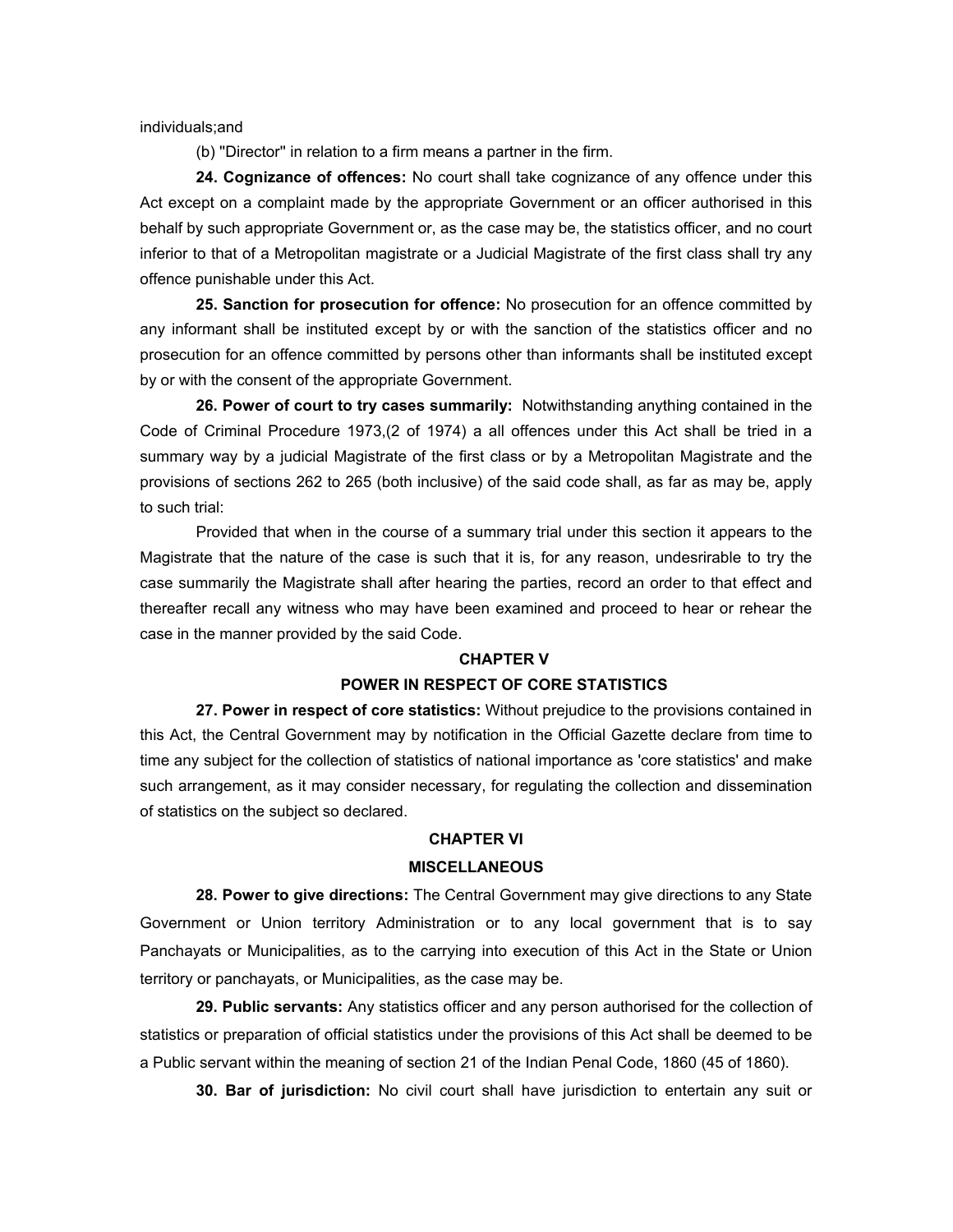proceeding in respect of any matter which the appropriate Government or the statistics officer or the agency is empowered by or under this Act to determine, and no injunction shall be granted by any court or other authority in respect of any action taken or to be taken in pursuance of any power conferred by or under this Act.

**31. Protection of action taken in good faith:** No suit or other legal proceedings shall lie against the appropriate Government or agency or any statistics officer or other officers or employees in respect of anything which is in good faith done or intended to be done in pursuance of this Act or the rules or directions issued thereunder.

**32. Overriding effect:** The provisions of this Act shall have effect notwithstanding anything inconsistent therewith contained in any other law for the time being in force except in relation to the conduct of human population census as per the directions, if any, issued under the Census Act, 1948 (37 of 1948).

**33. Power to make rules:** (1) The Central Government may, by notification in the Official Gazette, make rules for carrying out the provisions of this Act.

(2) In particular, and without prejudice to the generality of the foregoing power, the Central Government may make rules under this section for all or any of the following matters, namely:

(a) principals for coordinating as effectively as possible to achieve the objectives of section 3 including nomination and registration of statistics officers by the Central Government and also to avoid unnecessary duplication in the collection of statistics.

(b) the terms, conditions and safeguards under which any person or agency or company or organisation or association may be engaged by the appropriate Government for the purpose of collection of statistics under sub-section (3) of section4;

(c) principles for prescribing the form and manner in which the information may be required to be furnished;

(d) principles for prescribing the manner in which the right of access to documents and the right of entry conferred by section 8 may be exercised; and

(e) any other matter which is to be or may be prescribed under this Act.

(3) Every rule made by the Central Government under this Act shall be laid, as soon as may be after it is made, before each House of Parliament while it is in session for a total period of thirty days which may be comprised in one session or in two or more successive sessions, and if before the expiry of the session immediately following the session or the successive sessions aforesaid both Houses agree in making any modification in the rule or both Houses agree that the rule should not be made, the rule shall thereafter have effect only in such modified form or be of no effect, as the case may be;so however, that any such modification or annulment shall be without prejudice to the validity of anything previously done under that rule,.

**34. Repeal and savings:** (1) The Collection of Statistics Act, 1953 (32 of 1953) is hereby